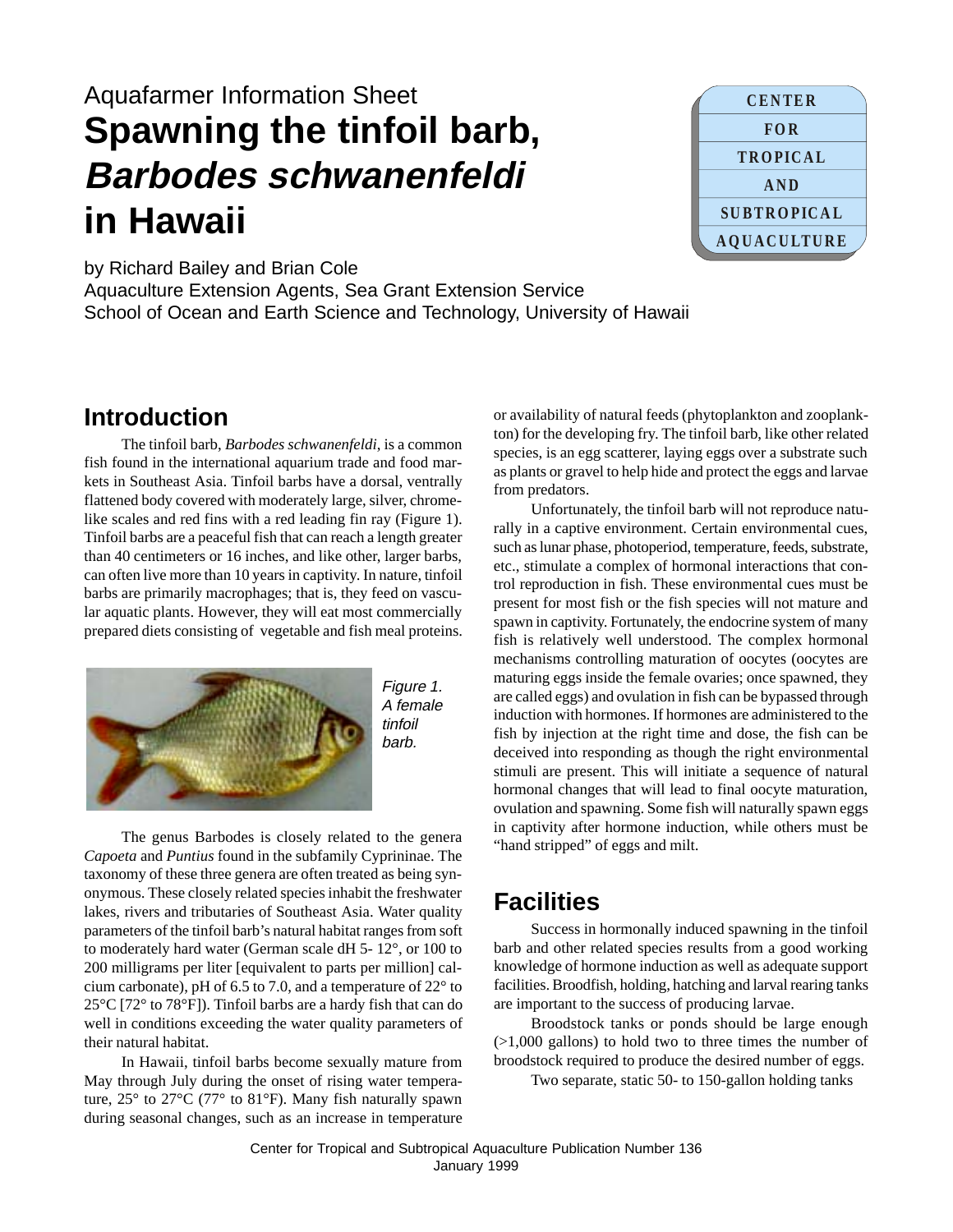equipped with thermostatic controlled heater(s) are needed to maintain a constant temperature to hold sexed broodstock fish during the induction process. Fish are not fed while they are in the holding tanks. Static tank systems work well if the density is kept low, for example, 1 kilogram per 189 liters or 4 to 5 fish per 50 gallons. High water quality should be maintained during spawning induction.

An egg hatching system that consists of a hatching jar and a larval rearing tank is needed. Use of a flow-through system is recommended to eliminate water quality problems. Recirculating systems are not recommended because they are not often biologically established and require additional management skills. Hatching jar systems require, on the average, 1 to 2 liters per minute of water flow, based on the egg density in the jar.

The larval rearing tank should be large enough to handle the potential amount of larvae from a spawn. For example, a 30-gallon glass aquarium can hold two spawns of tinfoil barb larvae (10,000 or 88 per liter) for a period of one week with a water exchange rate of 2 liters per minute (760 gallons per day per tank) before requiring a reduction in density.

Conical fiberglass or acrylic tanks are now becoming more commonly used due to their improved water circulation and efficient removal of wastes, which improves water quality and larval management.

## **Broodstock**

One-year-old fish should be isolated from growout facilities and placed into separate broodstock rearing ponds or large tanks at a stocking density of 2 kilograms per cubic meter (1 fish per 25 gallons). The fish are kept at this density for a year to achieve fully mature size, to reduce stress and disease problems, and to ensure proper nutrition and water quality. Two broodstock ponds or tanks should be maintained for each sex to ensure quality stock for spawning at a sex ratio of at least two males to one female. Broodfish should be given a proper commercial diet consisting of at least 30-plus percent protein in two or more rations at a rate of 1 to 2 percent of the total biomass weight (TBW) per day. Most commercial catfish and trout production diets are suitable. Floating feeds are often used; these allow a farmer to observe the animals' feeding response and gauge the population health.

## **Sexing Broodstock**

Mature two-year-old fish, 200 to 300 grams in size, can be visually sexed using external characteristics. Ripe female tinfoil barbs can be identified by their swollen abdominal region and smooth scales. Male fish are more slender in body shape and have distinctive rough tubercles (pimple or sandpaper-like bumps) on their scales. One can extrude milt from the males by gently pinching the fish between one's fingers and sliding down the abdominal region towards the anterior genital opening or papillae. Whitish clear fluid or milt will come out of the male's genital papillae when it is sexually mature and ripe.

Tinfoil barbs can achieve sexual maturity by their first year. However, two-year-old fish are most commonly used for induced spawning because they produce a larger number of eggs per spawn and often a greater fertilization rate. One-year-old tinfoil barbs can be used for spawning if the females have fully developed oocytes and if the males show milt. Female tinfoil barbs 200 to 300 grams in size can produce 5,000-plus eggs per spawn.

## **Determining Female Maturity**

In Hawaii, female tinfoil barbs begin to develop oocytes in March or April and mature in May through July. Farmers should harvest broodstock from the broodstock ponds and select a number of large females that have visibly well rounded abdominal region or ovaries and weigh within approximately 10 percent of each other. The broodfish should be handled gently, and their time out of water should be limited by placing them into bucket(s) with quinaldine (for quinaldine mixture see Table 1). Sedating brood fish helps limit stress and injury during handling at this critical stage prior to spawning.

Determining oocyte maturity requires removing a sample of oocytes (~30) from the ovaries of the fish using 1.14 millimeter I.D. cannula tubing (also called "microbore tubing" in chemical supply catalogs). The tubing is made from flexible tygon, silicon, or polyethylene material that can be gently inserted into the genital vent and moved up the oviduct to the ovaries of the fish without causing injury.

After the fish are completely sedated, which they exhibit by being upside down and not reactive to touch, they can be staged for maturity. The cannula tubing should be inserted into the genital vent while gently twisting and working the tube down the oviduct 2 to 3 inches to the ovary (Figure 2). Once in, the cannula should be placed in the farmer's mouth and gentle suction should be applied. The end of the tubing should be held with one's thumb while retracting the tube containing the oocyte sample, which should be 30-plus oocytes, from the fish. The fish should be placed into a numbered, aerated bucket that is marked "#1." The fish will revive fully from the quinaldine sedation within 2 to 5 minutes.

Place the dry oocyte sample on a graduated glass microscope slide to determine the oocyte's diameter. Ripe tinfoil barb oocytes are mature at a mean size of 1.12 millimeters. If the oocytes are 1.12 millimeters in size, they should first be checked for overripe oocytes, which can be distinguished by the presence of space between the oocytes' internal content and the membrane (Figure 3), indicated by a withdrawal of the oocyte's internal contents from the outer wall. If the oocytes are not overripe and have a good density, a couple of drops of "oocyte/egg clearing solution" (Table 2) should be added to the oocytes; which will allow the farmer to better judge migration of the nucleus. Within 10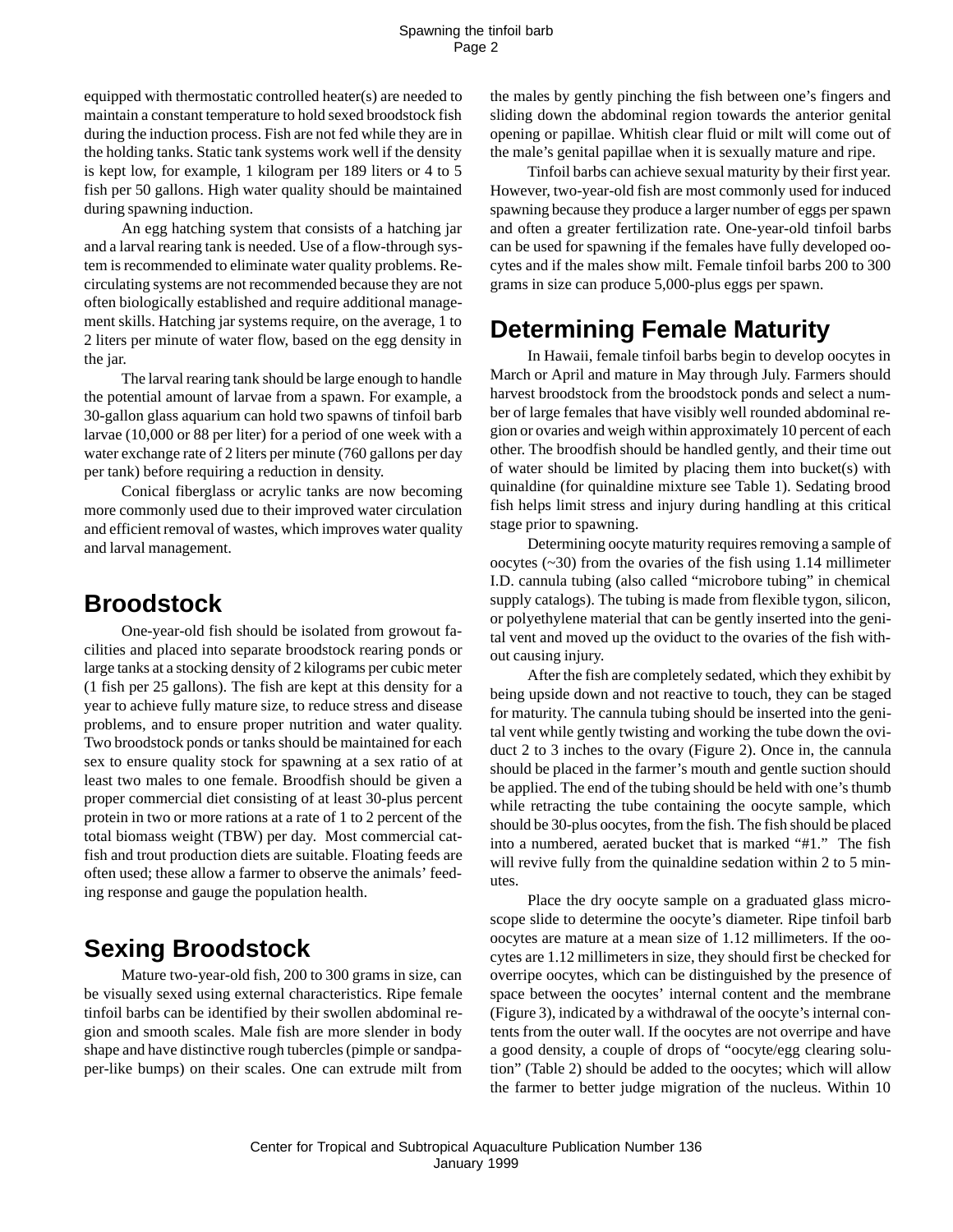#### Spawning the tinfoil barb Page 3





Figure 3. Oocyte staging a. Centered nuclei (immature); b. Off-center nucleus (ripe); c. Yolk material pulled away from oocyte wall (overripe).

the middle or peak of the season and then tapering off.

Figure 2. Extracting oocytes from a tinfoil barb.

minutes, the oocytes will clear, and their maturity can be staged. The nucleus in the oocyte, which is seen as a dense spherical mass within the oocyte, should be located. Oocytes with centered nuclei are not yet ripe. Ripe oocytes can be identified by nuclei that have migrated off-center toward the outer cell wall of the oocyte (Figure 3). Fish that have centered nuclei should be returned to the broodstock pond and rechecked in two weeks.

The best fish with highest degree of nuclei migration should be selected from the sampled fish. From that subset, fish that weigh within 10 percent of each other should be selected so that one hormone mixture can be made for the entire set of fish, thus simplifying the induction steps.

Several publications describe oocyte staging and other aspects of hormone induced spawning of fish. These highly recommended publications are listed at the end of this document.

Selected ripe fish are sedated, towel dried and weighed to the nearest gram. An average weight is calculated by totaling the weight and dividing by the number of fish. Fish that weigh 10 percent more or less than the average body weight should be returned to the broodstock tank and used for the next spawning event.

The identified ripe female fish are then placed into a static holding tank equipped with aeration and thermostatically controlled submersible heaters set at 27.2°C (82°F). Fish should be stocked at a density not greater than 1 kilogram per 189 liters (50 gallons). The fish should not be fed at this time.

A number of fish should be sampled because oocyte maturity of fish within a population can vary slightly during the spawning season. The population will follow a typical bell-shaped curve, with a small percentage of fish maturing early in the spawning season and the greater percentage of the population maturing during

# **Male Brood Fish Selection**

A sex ratio of one female to two males will be needed for artificial spawning. The farmer should select large males exhibiting rough tubercles or scales from the broodstock tank. The males should be checked for milt by the procedure stated previously. The average weight for the male fish should be determined, then the fish should be placed into a holding tank at a density not greater than 1 kilogram per 189 liters (50 gallons) at ambient temperature. The fish should not be fed at this time.

## **Hormone Mixture Preparation**

Tinfoil barbs can be hormonally induced to ovulate by using a mixture of Human Chorionic Gonadotropin (HCG) and carp pituitary extract (CPE) at a dose of 60 International Units (IU) HCG and 4 milligrams CPE per kilogram of body weight of fish. Human chorionic gonadtropin usually is available in vials of 10,000 I.U., and CPE is often sold by the gram in whole or ground form.

The total volume injected for male and female tinfoil barbs is 0.5 cubic centimeters or 0.5 milliliters. The total injection volume is determined by body weight. The total injection volume should not exceed 0.5 cubic centimeters for fish weighing an average 250 grams.

Female fish require two injections. The first, or priming injection, is given at 2 AM, and the second, or resolving injection, is given at 8 AM. However, male tinfoil barbs require only 20 percent the dosage of that given the females and receive one injection at 8 AM.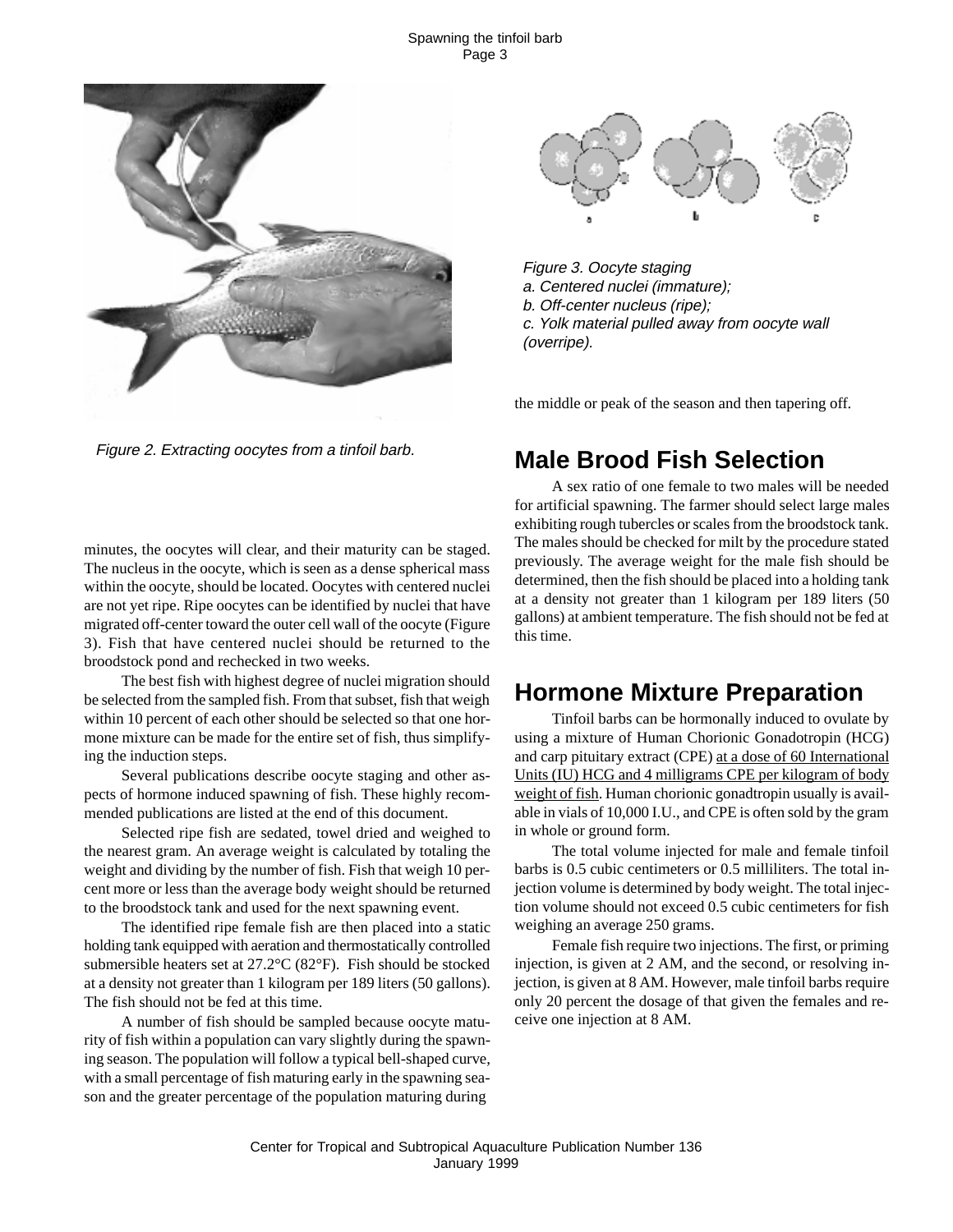## **Preparing a Stock Mixture of HCG**

Used, empty HCG bottles work well for storing and holding mixtures of hormones. The bottle is opened, washed, dried and sealed with the rubber stopper secured with elastic tape (electrical tape works well). Microliter syringes (1 cubic centimeter = 1 milliliter =  $1,000$  microliters) work well for taking small amounts of hormone from stock solution bottles. When spawning a few fish, the amount of hormone needed from the stock solutions of hormone is often quite small. The stock solution can be further diluted to allow for greater volumes to be used to gain more accuracy in mixing hormone amounts when spawning just a few fish. However, be aware of the total volume of hormone to inject.

Farmers should make a stock mixture of HCG so that small amounts of hormone can be removed at a time, while not risking contamination or spoilage of the remaining bulk material. The hormone comes in dry form in a sealed vial and is often accompanied with bacteriostatic water. Ten cubic centimeters of sterile, bacteriostatic water should be added to the dry 10,000 I.U. vial of HCG. This will result in a concentration in the vial of 1 cubic centimeter equaling 1,000 I.U. HCG or 0.1 cubic centimeter equaling 100 I.U. The vial should be marked "HCG 1cc/1,000 IU" with a grease pencil.

## **Preparing a Stock Mixture of CPE**

A stock mixture of carp pituitary extract (CPE) can be made by placing 250 milligrams of finely ground CPE into a clean vial. A tissue grinder can be used to grind CPE into a fine powder. Care must be taken to prevent the tissue from getting warm while grinding with a tissue grinder. Overheated tissue will result in a loss in potency. Five cubic centimeters of bacteriostatic water should then be added to the vial and mixed thoroughly. This will make a stock solution with a concentration of 1cubic centimeter equaling 50 milligrams CPE. The vial should be marked "CPE 1cc/50 mg" with a grease pencil.

Both stock mixture and bulk materials should be placed in the freezer to retain potency and to prevent spoilage. Bulk CPE should also be placed into a bottle containing an anhydride, that is calcium sulfate, to keep the hormone dry.

# **Calculating Dosage**

Hormones are made up from the stock mixtures for individual spawning events. Female and male dosages are calculated separately based on the average weight of the fish. When calculating the total volume required, an additional amount will be needed to make up for loss of hormone in the syringe, the needle, and the vial. To compensate for this loss, an additional one or two "ghost" fish (average weight of fish selected for induction) are added to the total weight for every ten fish. The following example provides step-by-step calculations to prepare the amount of hormone needed to induce ovulation in tinfoil barb females and primer for the male tinfoil barbs.

### **Example:**

Eight mature female broodstock that weigh within 10 percent of each other and have fully migrated nuclei have been placed in a holding tank fitted with aeration and thermostatically controlled heaters set at 27.2°C (82°F). Sixteen mature males have been selected and placed into a holding tank at ambient temperature.

### **Calculating Female Hormone**

Average weight of each female fish

- 1,680 grams total weight *divided* by 8 fish = 210 grams average weight per fish
- One "ghost fish" is added to make up for hormone loss in syringe and bottle
- Thus,  $8 + 1 = 9$  fish =  $1,680 + 210 = 1,890$  grams or 1.89 kilograms total weight used in calculating hormone volume

#### Amount of HCG Needed

- 1.89 kilograms *multiplied* by 60 International Units (I.U.) per kilogram = 113.4 I.U. HCG (stock HCG vial concentration =  $1cc = 1,000$  I.U.)
- 113.4 I.U. HCG *divided* by 1,000 I.U./1 cubic centimeters  $= 0.1134$  cubic centimeters
- Take 0.1134 cubic centimeters, or 0.11 cubic centimeters of stock HCG solution with a syringe and place it into a new clean vial marked "female"

#### Amount CPE Needed

- 4 milligrams per kilogram CPE *multiplied* by 1.89 kilogram = 7.56 milligrams CPE (stock CPE vial concentration  $= 1$  cubic centimeter  $= 50$  milligrams CPE)
- 7.56 milligrams CPE *divided* by 50 milligrams CPE / 1cubic centimeter  $= 0.1512$  cubic centimeters
- Take 0.1512 cubic centimeters, or 0.15 cubic centimeters of stock CPE solution with a syringe and place it into the vial marked "female"

#### Volume Needed for Females

(Total injection volume per female  $= 0.50$  cubic (centimeters)

- 0.11 cubic centimeters  $HCG + 0.15$  cubic centimeters  $CPE = 0.26$  cubic centimeters
- 9 fish multiplied by 0.5 (injection volume per fish)  $= 4.5$ cubic centimeters total hormone solution needed
- 4.5 cubic centimeters 0.26 cubic centimeters (hormone volume in vial $) = 4.24$  cubic centimeters
- Add 4.24 cubic centimeters bacteriostatic water to the vial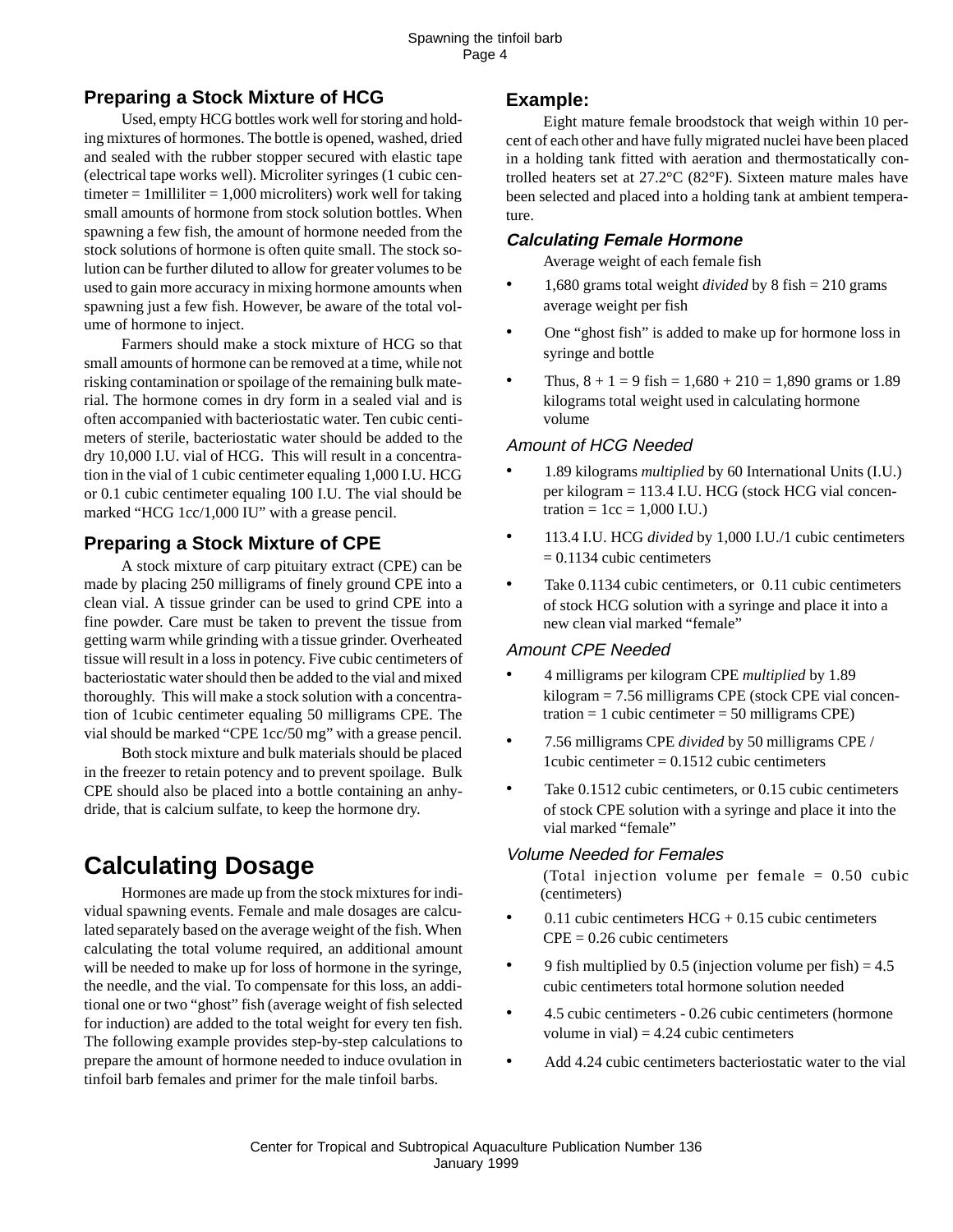marked "female"

Place the vial in the refrigerator until first injection at 2 AM

### **Calculating Male Hormone**

Male broodstock fish require only 20 percent of the female hormone dosage and one injection. The procedures to obtain the male dosage are the same for calculating the dosage for the females and multiplied by 0.2 (20 percent). Hormones are used to stimulate an increase in the total volume of milt to increase fertilization success and sychronize final maturation in both male and female fish.

Using the example above, 16 male fish were selected by gently applying pressure anterior toward the vent which produced milt. The fish were weighed to the nearest tenth of a gram.

- $16$  males = 3,680 grams = 230 grams average weight each
- Two "ghost fish" (average weight of males used) are added to the make up for hormone loss during volume transfers
- $18 \text{ males} = 4,140 \text{ grams} (= 3680 + 230 + 230)$
- $4,140$  grams =  $4.14$  kilograms

#### Amount of HCG Needed

- 60 I.U. HCG per kilogram multiplied by  $4.14$  kilograms  $=$ 248.4 I.U.
- (stock HCG vial concentration  $= 1cc = 1,000$  I.U.)
- 248.4 I.U. HCG *divided* by 1,000 I.U. per 1 cubic  $centimeters = 0.24 cubic centimeters$
- Take 0.24 cubic centimeters of stock HCG solution with a syringe and place it into a new, clean vial marked "male"

#### Amount CPE Needed

- 4 milligrams CPE per kilogram multiplied by 4.14 kilograms = 16.56 milligrams CPE (stock CPE vial  $concentration = 1 cubic centimeters = 50 milligrams CPE)$
- 16.56 milligrams CPE divided by 50 milligrams / 1cubic centimeter = 0.33 cubic centimeters CPE
- Take 0.33 cubic centimeters of stock CPE solution with a syringe and place it into the vial marked "male"

#### Volume Needed for Males

(Total injection volume per male = 0.50 cubic centimeters)

- $0.25$  cubic centimeters  $HCG + 0.33$  cubic centimeters CPE  $= 0.58$  cubic centimeters
- 18 fish multiplied by 0.5 (injection volume per fish) =  $9.0$ cubic centimeters total hormone solution needed
- 9.0 cubic centimeters 0.58 cubic centimeters (hormone in  $vial = 8.42$  cubic centimeters



Figure 4. Injecting the tinfoil barb with hormones.

Add 8.42 cubic centimeters bacteriostatic water to the male vial to bring the total volume to 9.0 cubic centimeters. Place the vial in the refrigerator until needed at 8 AM.

When using very small volumes in setting up mixtures and for administering small dosages, use of a micro-syringe of 100 microliter (0.1cc) to 500 microliters is recommended to more accurately withdraw the proper amount of hormone from stock bottles. A standard, 1-cubic-centimeter insulin syringe with a one-half-inch #22-gauge needle works well for injecting tinfoil barbs.

# **Hormone Injection**

At 2 AM, the female brood fish should be netted from the temperature-controlled holding tank and placed into a bucket containing water from the holding tank with quinaldine (100 to 150 milliliters of stock quinaldine solution per 2 to 3 gallons water) to sedate the fish. Once sedated, the first injection of 0.1 cubic centimeters (20 percent of 0.5 cubic centimeters) should be administered by inserting the needle under a scale near the muscular area just below the dorsal fin ray about 0.5 inches in (Figure 4). The syringe plunger should be slowly depressed to inject the hormone. The needle should be withdrawn and a finger should be placed over the injection puncture hole. The spot should then be massaged for a couple of seconds to close the hole, after which the fish should be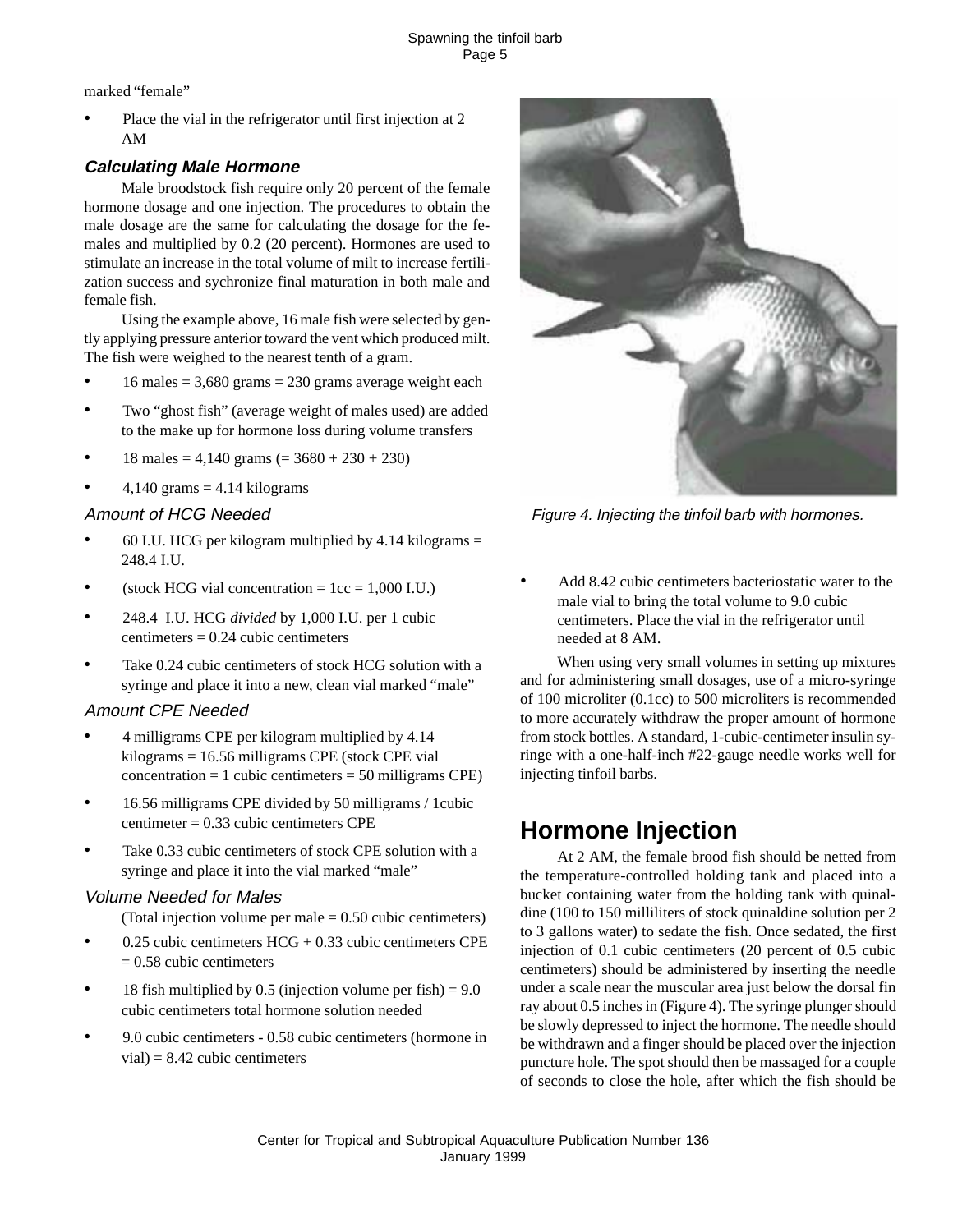#### Spawning the tinfoil barb Page 6



Figure 5. Hand stripping eggs from a tinfoil barb.

placed back into the holding tank.

Female fish are given a second injection of the remaining 80 percent volume or 0.4 cubic centimeters of hormone at 8 AM following the procedure outlined above.

Male fish are injected at 8 AM with 0.5 cubic centimeters using the method stated for the female fish.



Figure 6. An egg hatching jar.

## **Artificial Spawning**

Six hours after the resolving injection, the female fish should be checked for ovulation. The fish should be placed upside down in a net and their abdominal area gently squeezed toward the genital vent. If an ovulated egg (oocytes spawned are now called eggs) does not come out freely, the fish is not ready. If eggs freely flow from the vent, the fish should be placed in a bucket with water from the holding tank and sedated with quinaldine. Then two male fish are netted for every female fish that is ovulating. The remainder of the female fish should be checked every half hour for ovulation.

Once the female and male fish are sedated, one female should be removed from the quinaldine bath and dried. Her eggs should be hand-stripped by placing her over a clean, dry, 10-inch-diameter glass bowl. (Glass is preferred, but a plastic bowl with a smooth surface will work). The abdominal area should be gently squeezed starting near the pectoral fins and moving slowly toward the vent (Figure 5). Stripping eggs should be stopped if blood or tissue are expressed. It is important not to let water touch the eggs during hand stripping. Water on the eggs prior to adding milt will reduce fertilization greatly.

The eggs should flow evenly without much effort. If the fish seems unwilling to release her eggs, she has not fully ovulated and should be returned to the holding tank and rechecked for ovulation in 15 to 30 minutes.

Next a sedated male fish should be towel dried and placed so that his vent is over the eggs in the bowl. The male fish should be gently squeezed starting at the abdominal region toward the vent, so that the milt drips into the bowl. It is important to avoid allowing the milt to travel down the side of the fish's body, which could pick up water off the fish. Repeat the sample procedure with a second male fish.

The bowl with eggs and sperm is then swirled or mixed with a soft feather to evenly distribute the milt over the eggs. Enough clean water from the egg incubation system should be added to the bowl to just cover the eggs by 1 centimeter. The eggs must then be swirled again to evenly distribute sperm over the eggs. At this time, fertilization will take place. The mixture should be swirled slowly for an additional 1 to 2 minutes, then the sperm-laden water should be decanted. Then enough water should be added to completely cover the eggs by 2 to 4 centimeters, the mixture should be swirled and the water decanted. Rinsing and decanting should be contin-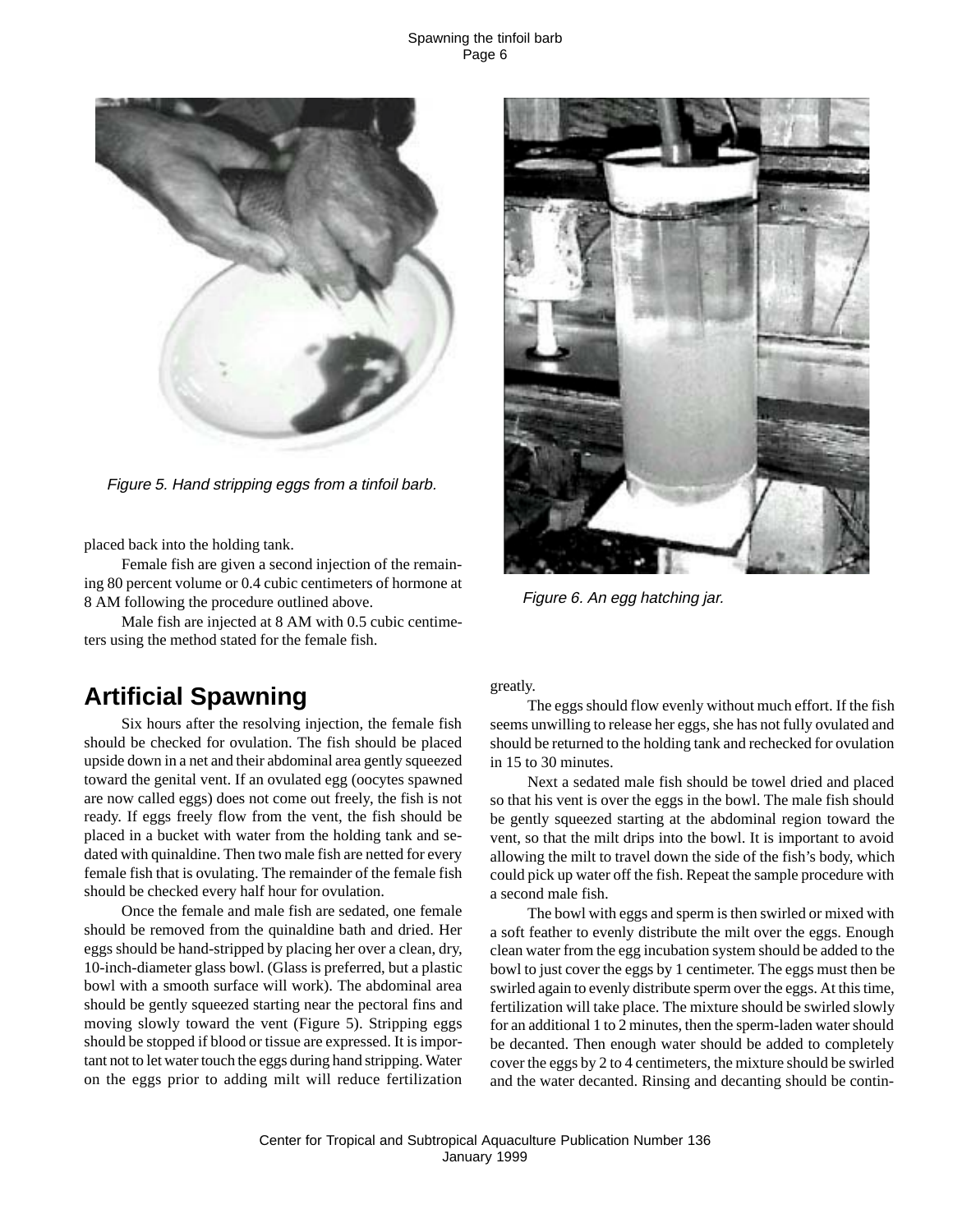ued until the eggs are clean of blood or the water is clear. A portion of the water from the egg hatching jar (sometimes called a "McDonald's jar," Figure 6) should be removed by placing a hand into the jar and displacing some water. Then the eggs should be poured into the jar.

The water flow into the jar should be adjusted so the eggs are gently tumbling and not forced near the top of the jar. The eggs will expand up to ten times their volume after fertilization. As the eggs swell, they become less dense, so the water flow rate into the jar will require fine adjustment to keep the eggs from overflowing into the larval tank.

## **Determining Fertilization Rate**

First cell division, or cleavage, can be seen one hour after fertilization. At that time, between 20 and 30 eggs should be taken from the hatching jar and placed on a microscope slide. A couple of drops of egg clearing solution should be added. After waiting a few minutes for the eggs to clear, they can be checked for the percentage of fertilization. Dead eggs will appear opaque white in color as compared to viable eggs, which will be translucent. Divide the number of viable eggs by the number of dead eggs in the sample to estimate percentage of fertilization. Eggs will hatch in 24 hours at 28°C (82°F). A large number of dead eggs will greatly affect the viability of the remaining few.

# **Conclusions**

Techniques using hormones to induce spawning of fish have been around for more than 40 years. Common fish species such as koi, goldfish, kuli loaches, redtail black and rainbow sharks are routinely induced to spawn using hormones. However, no one standard protocol works for all species. Fish reproduction is regulated by both external environmental cues and internal endocrine mechanisms. Hormones are used to intervene in a chain of internal events that control reproduction in fish.

Although the preparation of hormones, screening egg quality in broodfish, establishing holding tanks and a hatchery require extra effort and resources, the basic techniques are not overly involved. Using hormones to induce spawning in fish facilitates the production of a large number of eggs simultaneously, which can increase hatchery efficiency and profit.

#### **Table 1. Quinaldine Sedative Stock Solution**

- 3.78 milliliters Quinaldine
- 10 milliliters acetone

1 US gallon water

Note: Some fish may require more or less quinaldine for complete sedation. Water temperature, fish weight and species all can affect dosage rate. Start by adding 50 milliliters of stock solution to fish in two gallons of water. Wait five minutes; if fish are not sedated, add 50 milliliters more quinaldine solution.

### **Table 2. Formula for Egg Clearing Solution**

60% ethanol

30% formalin

10% glacial acetic acid

Note: Clearing eggs with this solution will make it difficult to determine if an egg is overripe.

#### **Table 3. Useful Conversions**

1 cubic centimeter  $(cc) = 1$  milliliter  $(ml)$ 1 gram  $(q) = 1,000$  milligrams  $(mq)$ 1 mg = 1,000 micrograms  $(\mu g)$ 1 kilogram (kg) =  $1,000$  g 1 ml = 1 gram of water